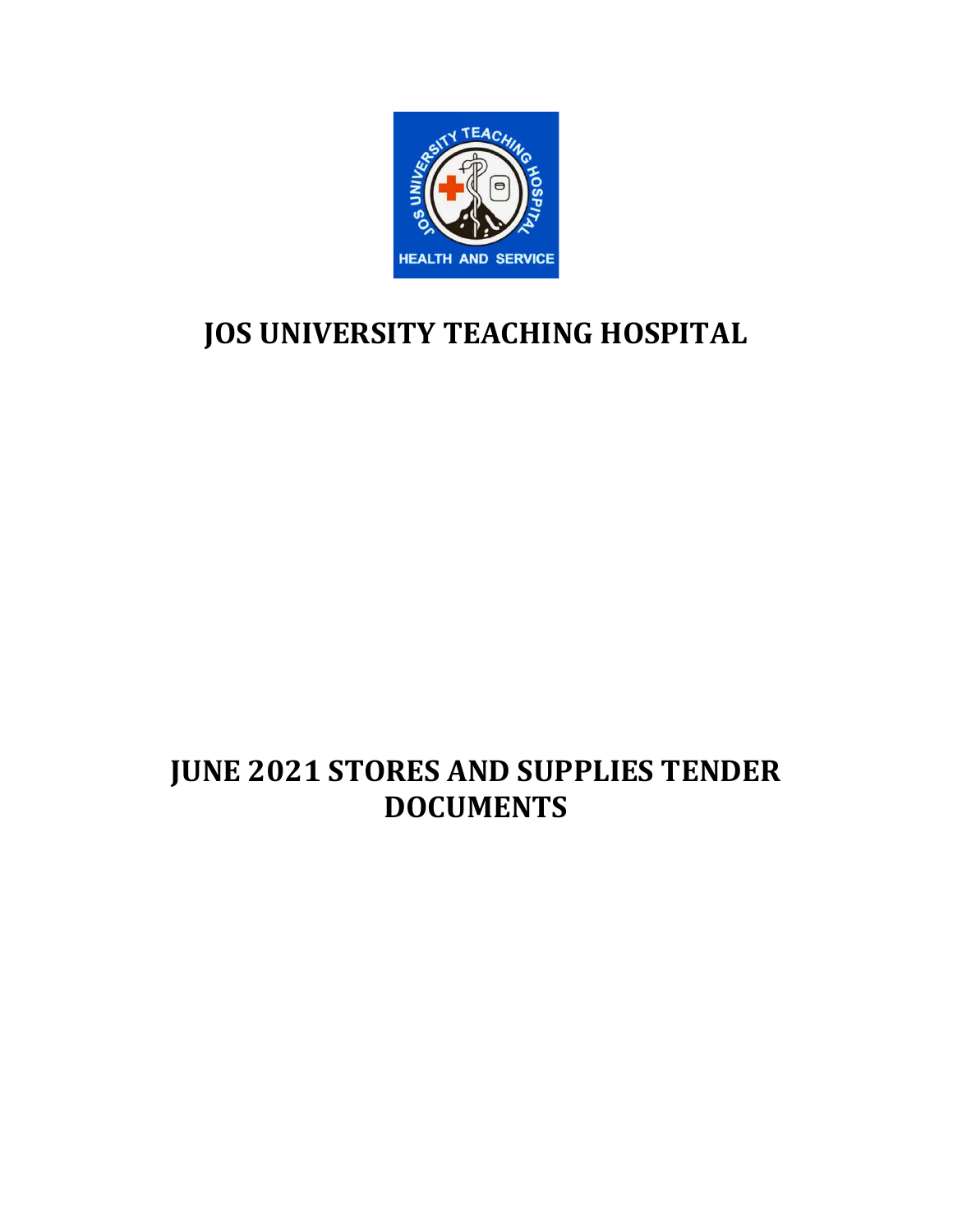# JOS UNIVERSITY TEACHING HOSPITAL

23rd June, 2021

# INVITATION TO TENDER: NATIONAL SHOPPING

MANAGEMENT hereby invites reputable contractors to tender for the following items needed in the Stores and Supplies department

### MEDICAL / SURGICAL ITEMS (LOT A)

| S/N            | <b>ITEMS</b>          | <b>SPECIFICATION</b> |
|----------------|-----------------------|----------------------|
| 1              | <b>IV Cannular</b>    | Agary                |
| $\overline{2}$ | Urine Bag             | Agary                |
| 3              | Nurses Cap            | Divine care          |
| $\overline{4}$ | K.Y Jelly             | <b>MSN</b>           |
| 5              | Disposable Gloves     | Agary                |
| 6              | Surgical Gloves 7 1/2 | Agary                |
| 7              | Surgical Gloves 8     | Agary                |
| 8              | 2mls Syringes         | Agary                |
| 9              | 5mls Syringes         | Agary                |
| 10             | 10mls Syringes        | Agary                |
| 11             | 20mls Syringes        | Agary                |

# DRESSING (LOT B)

| S/N | <b>ITEMS</b> | <b>SPECIFICATION</b> |
|-----|--------------|----------------------|
|     | Gauze        | Agary                |
| 2   | Plaster "4"  | Agary                |
| 3   | Cotton Wool  | Dele                 |
| 4   | P.O.P''6''   | Agary                |
| 5   | P.O.P''4''   | Agary                |
| 6   | Lab Sponge   | Agary                |
| 7   | Traction kit | Agary                |

# STATIONERIES (LOT C)

| S/N | <b>ITEMS</b>           | <b>SPECIFICATION</b> |
|-----|------------------------|----------------------|
|     | A4 Paper               | Ream                 |
| 2   | Stapler Size 56        | Pkt                  |
| 3   | <b>Stapling Pin</b>    | Pkt                  |
| 4   | 16 X 12 Envelope       | Pkt                  |
|     | Pin Remover            | Pkt                  |
| 6   | Correcting Fluid (Pen) | Pkt                  |
| ⇁   | A3 Paper               | Ream                 |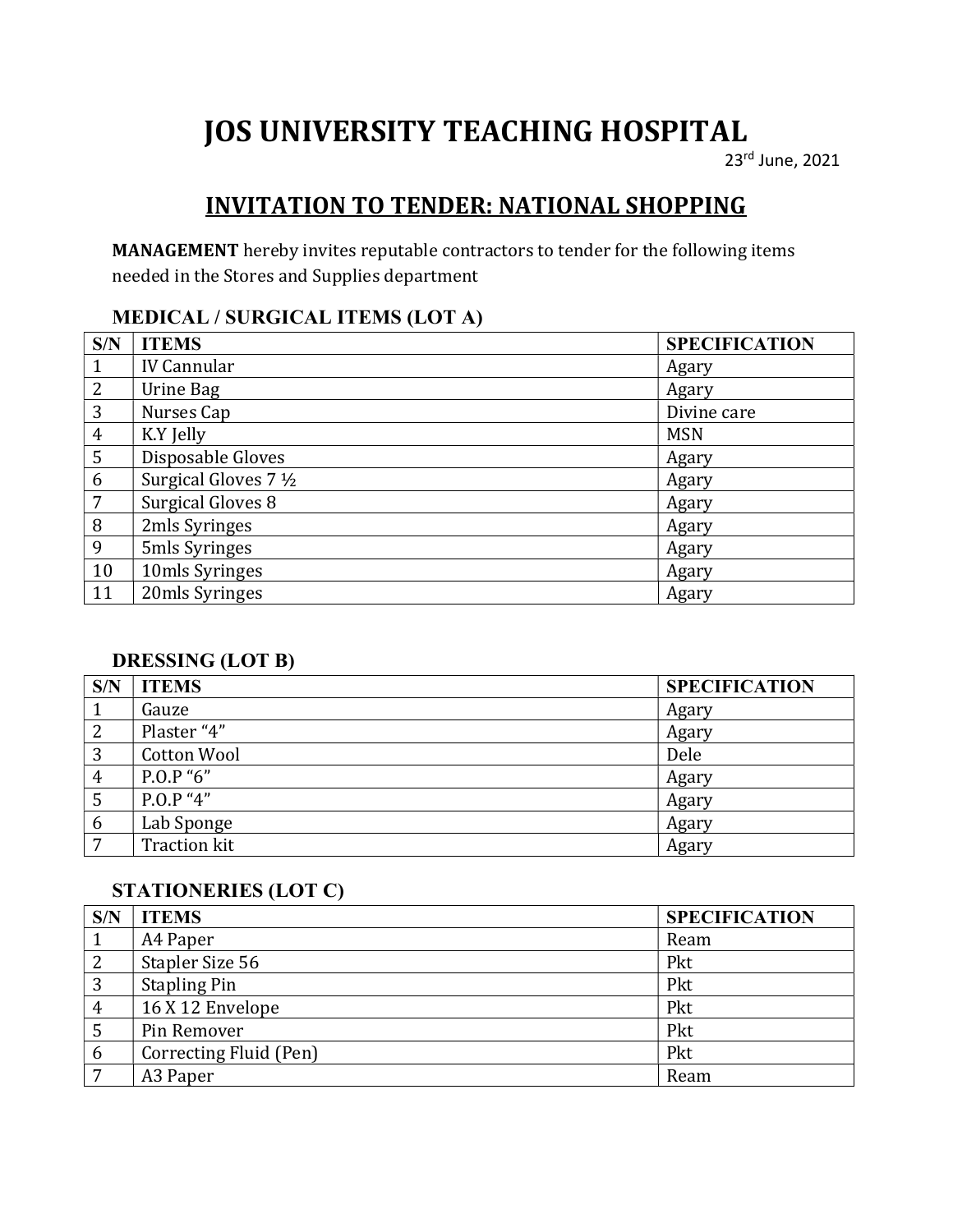### NON-MEDICAL PRINTING (LOT D)

| $Q$ $\mathbf{R}$ $\mathbf{T}$<br>' S/N | <b>ITEMS</b>      | <b>SPECIFICATION</b> |
|----------------------------------------|-------------------|----------------------|
| <u>. на так</u>                        | Bill<br>Recycling | Booklet              |

### MEDICAL PRINTING (LOT E)

| S/N            | <b>ITEMS</b>                   | <b>SPECIFICATION</b> |
|----------------|--------------------------------|----------------------|
| $\mathbf{1}$   | General Anaesthesia Drugs Pack | <b>Booklet</b>       |
| 2              | <b>Radiology Request Card</b>  | Pcs                  |
| 3              | Progress Note                  | Sheet                |
| $\overline{4}$ | <b>Treatment Sheet</b>         | Sheet                |
| 5              | Daily Fluid Chart              | Sheet                |
| 6              | <b>Observation Chart</b>       | Sheet                |
| 7              | <b>Ultrasound Report</b>       | <b>Booklet</b>       |
| 8              | <b>Blood Transfusion Sheet</b> | Sheet                |
| 9              | <b>Continuation Sheet</b>      | Sheet                |
| 10             | <b>Statistical Sheet</b>       | Sheet                |

- Evidence of registration as a company with the Corporate Affairs Commission (CAC)
- Evidence of the Tax Clearance certificate for three years (2018, 2019 and 2020) i.e. expiring  $31<sup>st</sup>$  December, 2021.
- Evidence of Financial capability or banking support including current statement of account for the past 12 months from a commercial bank.
- Evidence of at least three  $(3)$  similar jobs executed in the last five  $(5)$  years including letters of award (i.e. 2016, 2017, 2018, 2019, 2020)
- Evidence of current Industrial Training Fund (ITF) compliance certificate valid till 31<sup>st</sup> December, 2021
- Evidence of current Nigeria Social Insurance Trust Fund (NSITF) compliance certificate valid till 31<sup>st</sup> December, 2021
- Evidence of current Pension Compliance Certificate valid till 31<sup>st</sup> December, 2021
- Submission of Interim Registration Report from BPP expiring  $31<sup>st</sup>$  December, 2021
- A sworn affidavit disclosing:
	- i. Whether or not the company is in receivership, insolvent or bankrupt
	- ii. Whether or not a director of the company has been convicted in any court for any criminal offence, including fraud, any financial impropriety or is bankrupt
	- iii. Whether or not any officer of the relevant committees of Jos University Teaching Hospital or the Bureau of Public procurement is a former or present director, shareholder or has any pecuniary interest in the bidder and that all information presented in its bids are true and correct in all particulars
- All documents for submission must be transmitted with a covering/forwarding letter under the company's letter head paper bearing amongst others, Registration number as issued by the Corporate Affairs Commission (CAC), Contact Address, Telephone Number (GSM No), and a valid active e-mail. The letter head paper must bear the names and nationalities of the Directors of the Company at the bottom of the page duly signed by the authorized officer of the company.